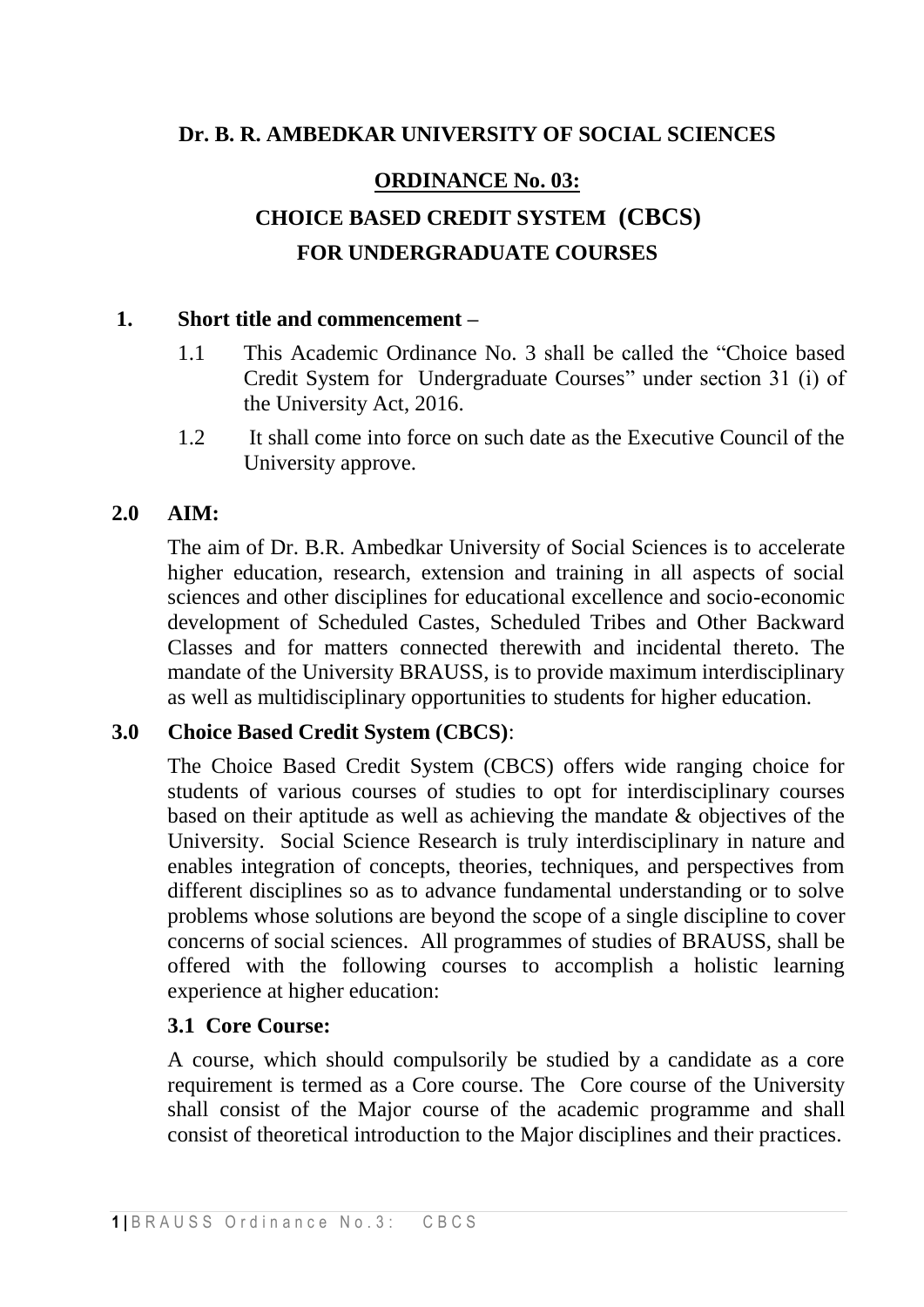# **3.2 Allied Courses:**

Allied Courses shall be offered by each department with a number of innovative papers akin to the mandate & objectives of the University. Allied courses are aimed at facilitating desired complementarily with the Major courses of study.

# **3.3 Elective courses:**

A course which can be chosen from a pool of courses and which may be very specific or specialized or advanced or supportive to the discipline/ subject of study or which provides an extended scope or which enables an exposure to some other discipline/subject/domain or nurtures the candidate's proficiency/skill is called an Elective Course.

Discipline Specific Elective (DSE) Course: Elective courses may be offered by the main discipline/subject of study is referred to as Discipline Specific Elective. Generic Elective (GE) Course: An elective course chosen generally from an unrelated discipline/subject, with an intention to seek exposure is called a Generic Elective.

An inter-disciplinary Elective and a General Elective may be offered by each department to impart skill-based instruction, thus providing an opportunity for the Undergraduate student to gain knowledge in an application-oriented subject.

# **3.4 Ability Enhancement Courses (AEC):**

The Ability Enhancement (AE) Courses may be of two kinds:

- (i) Ability Enhancement Compulsory Courses (AECC)
- (ii) Skill Enhancement Courses (SEC).
- 3.4.1 "AECC" courses are mandatory for all disciplines and these are based upon the content that leads to Knowledge enhancement;
	- i. Environmental Science, Community Leadership & Sustainable Development

ii.English/Communication.

3.4.2 SEC courses are value-based and/or skill-based and are aimed at providing hands-

on-training, competencies, skills or skill -based knowledge.

3.4.3 Project work/Dissertation is considered as a special course involving application of knowledge in solving / analyzing /exploring a real life situation / difficult problem. A Project/Dissertation work would be of 6 credits. A Project/Dissertation work may be given in lieu of a discipline specific elective paper.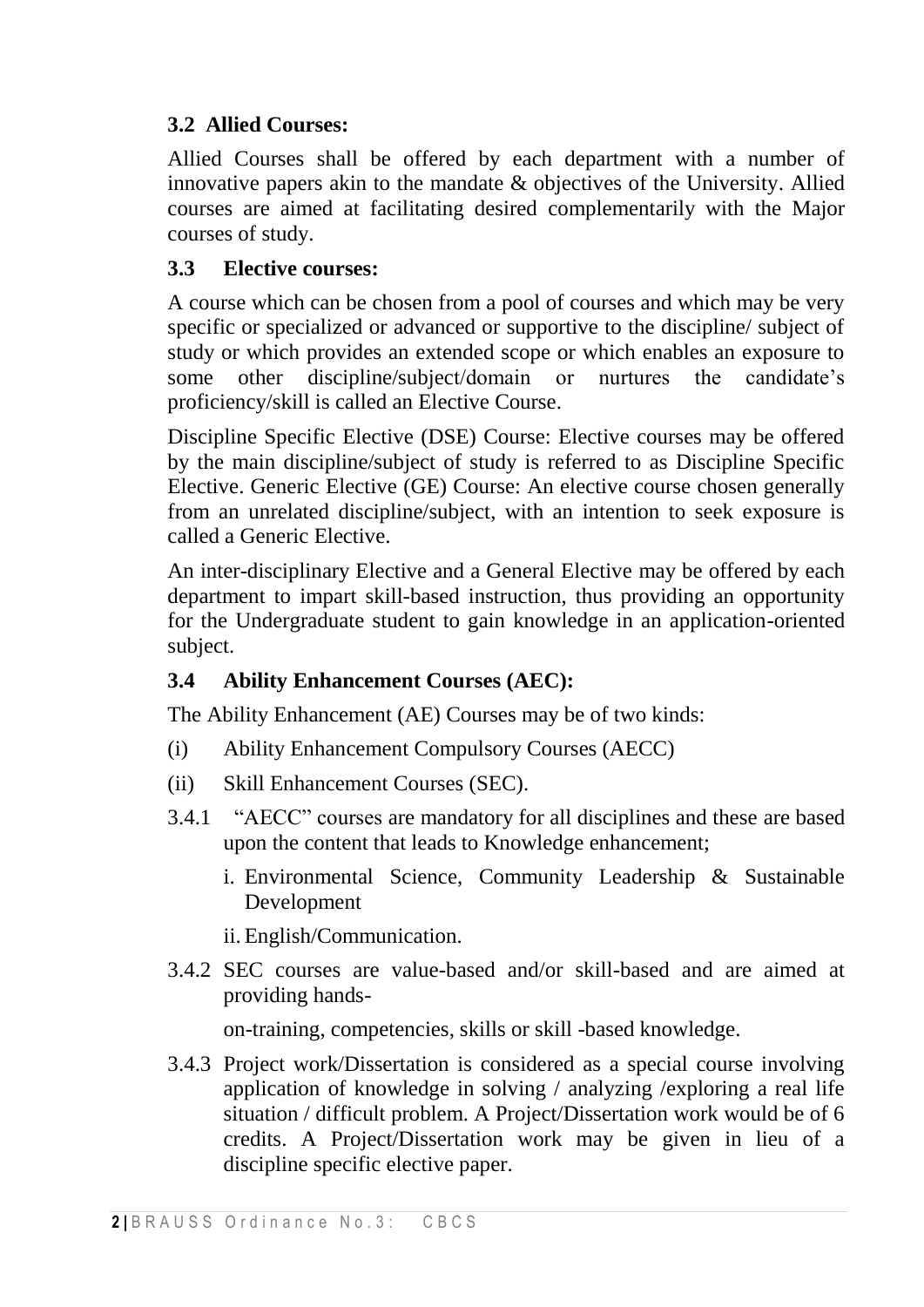# 3.5 **Credits for Graduation with B.A. with Honours:**

An undergraduate degree with Honours in a discipline may be awarded if a student completes:

- (i) 14 core papers in that discipline,
- (ii) 2 Ability Enhancement Compulsory Courses (AECC),
- (iii) minimum 2 Skill Enhancement Courses (SEC) and
- (iv) 4 papers each from a list of Discipline Specific Elective and Generic Elective papers respectively.

### 3.6 **Credits for Graduation B.A. / BSW:**

An undergraduate Program degree may be awarded if a student completes

- (i) 4 core papers each in two disciplines of choice
- (ii) 2 core papers each in English and Communication respectively
- (iii) 2 Ability Enhancement Compulsory Courses (AECC)
- (iv) minimum 4 Skill Enhancement Courses (SEC)
- (v) 2 papers each from a list of Discipline Specific Elective papers based on the two disciplines of choice selected above, respectively,
- (vi) 2 papers from the list of Generic Electives papers.

# **4 Credit-wise System:**

- 4.1 One credit is equivalent to one hour (60 minutes) of teaching (lecture or tutorial) or two hours (120 minutes) of practical work/ field work for 16-18 weeks of academic work.
- 4.2 The credits associated with the courses will be valid credits, while credits associated with comprehensive viva-voce will be virtual credits.
- 4.3 The concerned School shall workout the required minimum number of Credits for the award of the degree on an average of valid 20 credits per 16-18 weeks of academic work for all the programmes, except Honours programmes where required minimum number of credits will be worked out on an average of valid 24-26 credits per 16-18 weeks of academic work.
- 4.4 The distribution of the credits among theory, practical, field work, project work, will be worked out by the concerned School.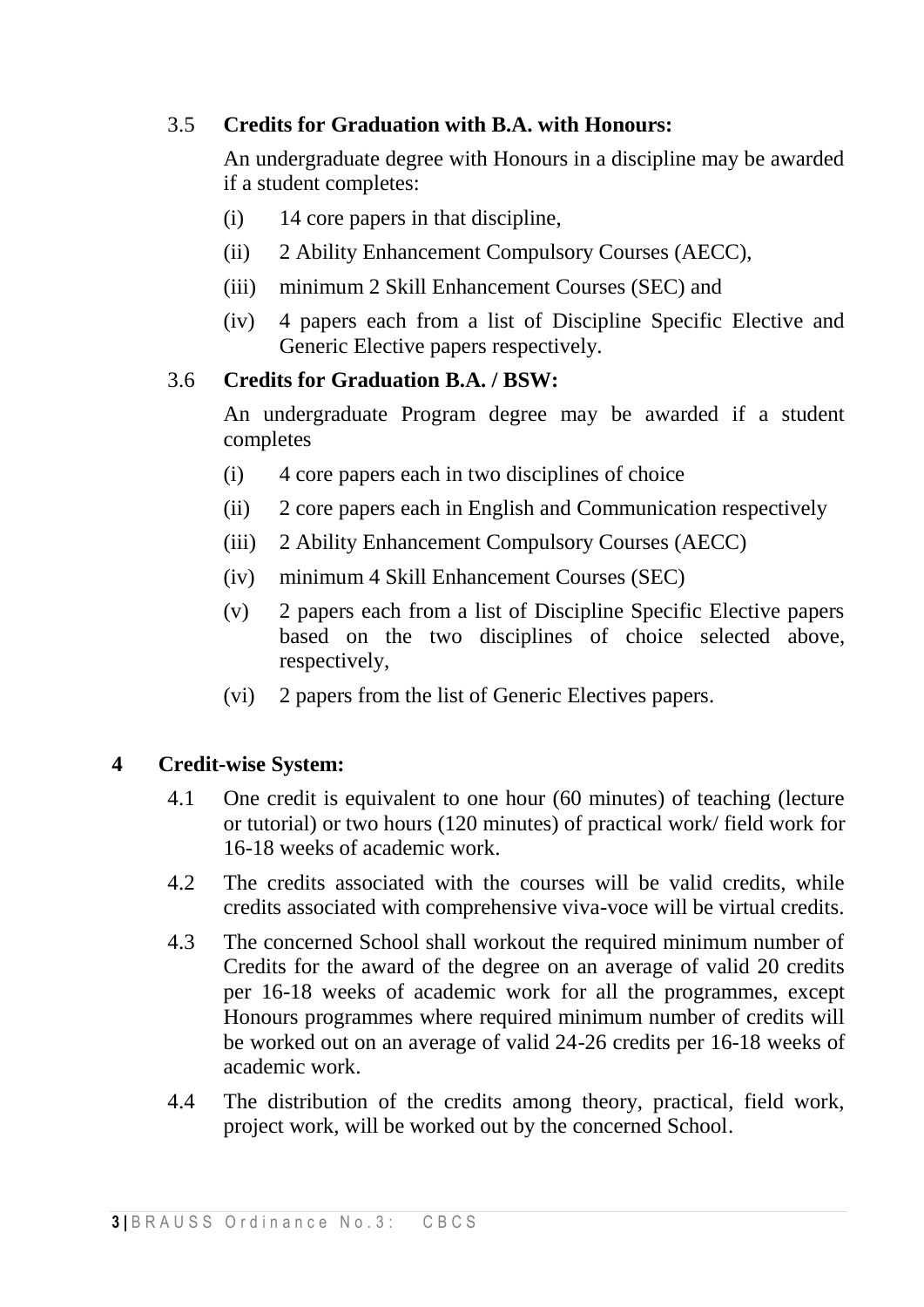# **5. Choice of Courses, MOOCS and SWAYAM:**

- 5.1 The students will have the choice to opt a course under electivegeneric category available within the School or in other School but from same level of the programmes.
- 5.2 An alternate choice will also be available to the students to opt a course under elective-generic category from Massive Open Online Courses (MOOCs) available at SWAYAM (Study Web of Active Learning by Young and Aspiring Minds) platform.
- 5.3 The students can also opt a course under elective-Discipline Centric category from Massive Open Online Courses (MOOCs) available at SWAYAM (Study Web of Active Learning by Young and Aspiring Minds) platform.
- 5.4 The university will take a decision for allowing the online courses of SWAYAM if:
	- (i) Suitable teaching staff is not available in the University for running the course.
	- (ii) The facilities for offering the elective courses sought for by the students are not available in the University but available on the SWAYAM platform.
	- (iii) The courses offered on SWAYAM would supplement the teaching-learning process in the University.
- 5.5 Every student opting a course available on SWAYAM platform would be required to register for the course at SWAYAM. The student will pay the fee to SWAYAM for registering the course, if required.
- 5.6 While allowing the online learning courses offered by SWAYAM, it shall be ensured that the physical facilities like laboratories, computer facilities and library etc. essential for pursuing the courses shall be made available free in adequate measure by the University.
- 5.7 The School can only allow up to 20% of the total courses being offered in a particular program through the online learning courses provided through SWAYAM platform.
- 5.8 The requirement of project / dissertation, as notified by the respective School need to be undertaken by the candidate for the specified credits. The project may be undertaken in any of the National Laboratories / Institutes / Universities / Government approved Companies / Industries. Minor project should not exceed 4 credits while major project / dissertation should be of maximum of 12 credits.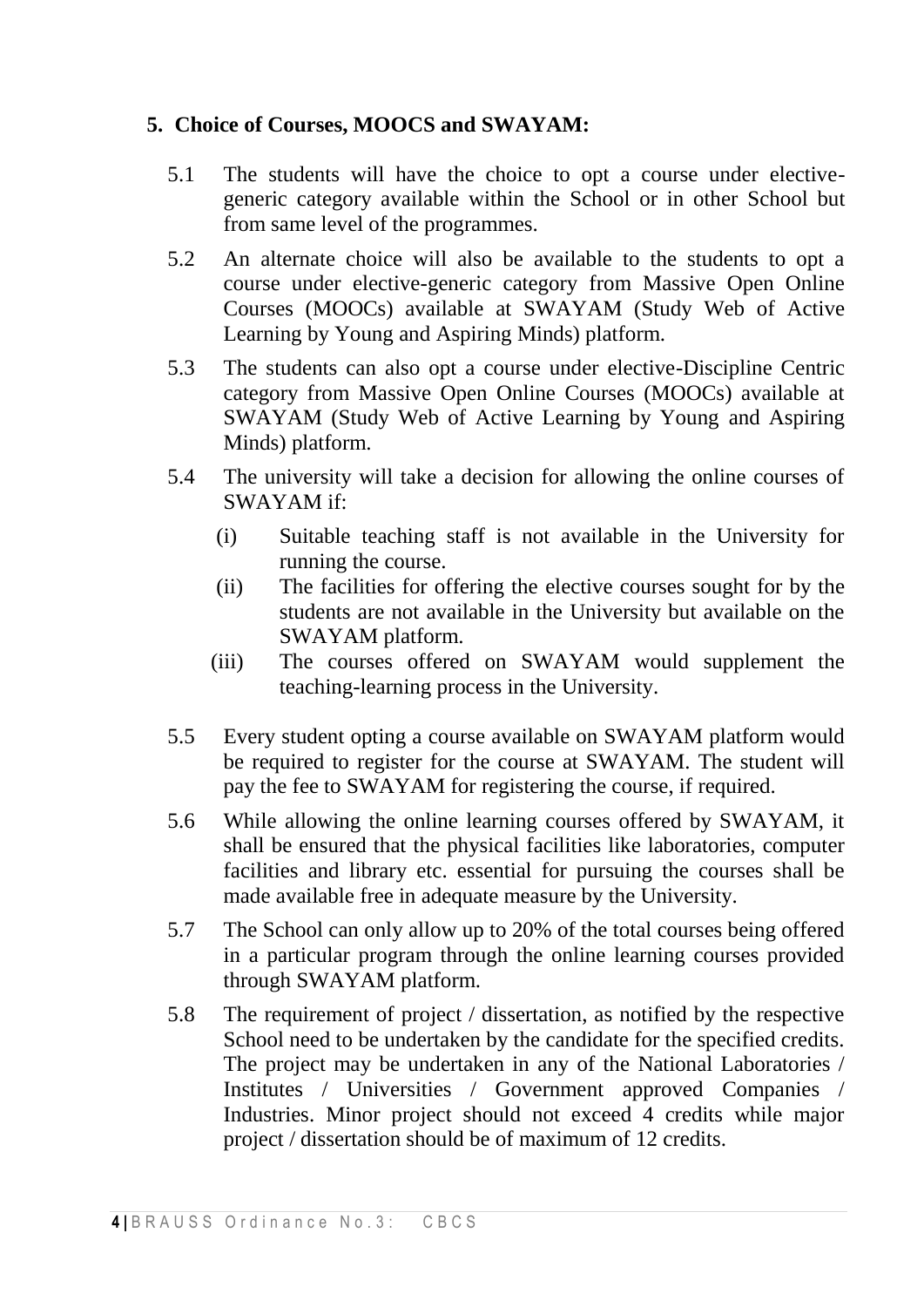### 6. **Course Credits:**

# **6.1 B.A. (Hons)-**

| Course                                                    | *Credits           |                                 |  |
|-----------------------------------------------------------|--------------------|---------------------------------|--|
|                                                           | Theory+ Practical  | $Theory + Tutorial$             |  |
| <b>I. Core Course</b>                                     |                    |                                 |  |
| (14 Papers)                                               | $14X4 = 56$        | $14X5 = 70$                     |  |
| Core Course Practical / Tutorial*                         |                    |                                 |  |
| (14 Papers)                                               | $14X2 = 28$        | $14X1 = 14$                     |  |
| <b>II. Elective Course</b>                                |                    |                                 |  |
| (8 Papers)                                                |                    |                                 |  |
| A.1. Discipline Specific Elective                         | $4X4=16$           | $4X5=20$                        |  |
| (4 Papers)                                                |                    |                                 |  |
| A.2. Discipline Specific Elective                         |                    |                                 |  |
| Practical/Tutorial*                                       | $4 X 2=8$          | $4X1=4$                         |  |
| (4 Papers)                                                |                    |                                 |  |
| B.1. Generic Elective/                                    |                    |                                 |  |
| Interdisciplinary                                         | $4X4=16$           | $4X5=20$                        |  |
| (4 Papers)                                                |                    |                                 |  |
| <b>B.2. Generic Elective</b>                              |                    |                                 |  |
| Practical/Tutorial*                                       | $4 X 2 = 8$        | $4X1=4$                         |  |
| (4 Papers)                                                |                    |                                 |  |
| <b>III. Ability Enhancement Courses</b>                   |                    |                                 |  |
| 1. Ability Enhancement Compulsory Courses (AECC)          |                    |                                 |  |
| (2 Papers of 2 credit each)                               | $2 X 2=4$          | $2 X 2 = 4$                     |  |
| <b>Environmental Science</b>                              |                    |                                 |  |
| English/MIL Communication                                 |                    |                                 |  |
| 2. Skill Enhancement Courses (SEC)                        |                    |                                 |  |
| (Minimum 2)                                               | $2 X 2 = 4$        | $2 X 2=4$                       |  |
| (2 Papers of 2 credit each)                               |                    |                                 |  |
| <b>Total credit</b>                                       | 140                | 140                             |  |
| <b>Institute</b><br>should<br>evolve                      | system/policy<br>a | about<br>ECA/<br><b>General</b> |  |
| Interest/Hobby/Sports/NCC/NSS/related courses on its own. |                    |                                 |  |
|                                                           |                    |                                 |  |

\* wherever there is a practical there will be no tutorial and vice-versa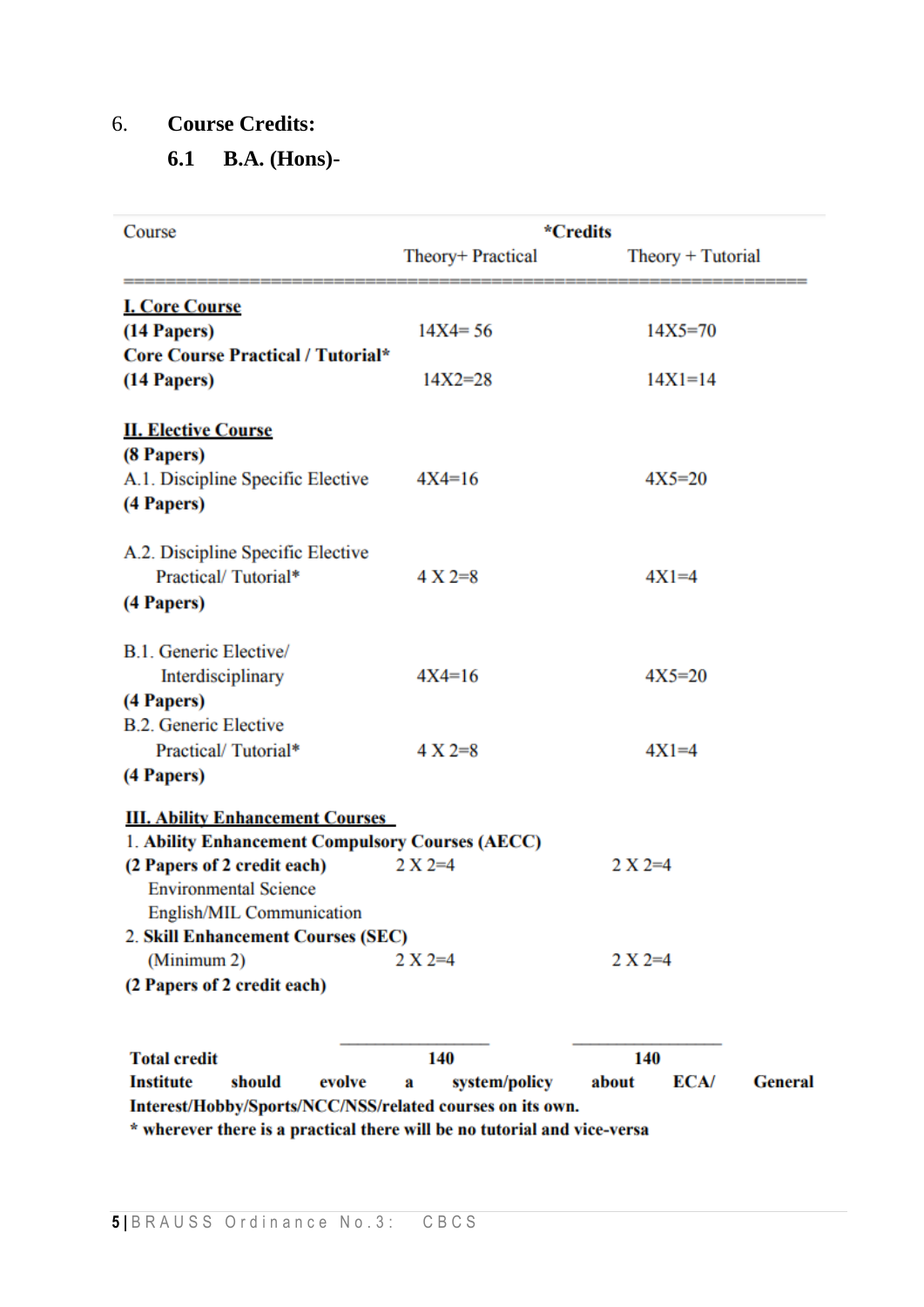| <b>Course</b>                                    | *Credits         |                      |
|--------------------------------------------------|------------------|----------------------|
|                                                  | Paper+ Practical | Paper + Tutorial     |
| <b>I. Core Course</b>                            | $12X4 = 48$      | $12X5 = 60$          |
| (12 Papers)                                      |                  |                      |
| Two papers – English                             |                  |                      |
| Two papers - MIL                                 |                  |                      |
| Four papers – Discipline 1.                      |                  |                      |
| Four papers – Discipline 2.                      |                  |                      |
| <b>Core Course Practical / Tutorial*</b>         | $12X2 = 24$      | $12X1=12$            |
| (12 Practicals)                                  |                  |                      |
| <b>II. Elective Course</b>                       | $6x4=24$         | $6X5 = 30$           |
| (6 Papers)                                       |                  |                      |
| Two papers-Discipline 1 specific                 |                  |                      |
| Two papers- Discipline 2 specific                |                  |                      |
| Two papers- Inter disciplinary                   |                  |                      |
| Two papers from each discipline of choice        |                  |                      |
| and two papers of interdisciplinary nature.      |                  |                      |
| <b>Elective Course Practical / Tutorials*</b>    | $6 \times 2=12$  | $6X1=6$              |
| (6 Practical/Tutorials*)                         |                  |                      |
| Two papers- Discipline 1 specific                |                  |                      |
| Two papers- Discipline 2 specific                |                  |                      |
| Two papers- Generic (Inter disciplinary)         |                  |                      |
| Two papers from each discipline of choice        |                  |                      |
| including papers of interdisciplinary nature.    |                  |                      |
| <b>III. Ability Enhancement Courses</b>          |                  |                      |
| 1. Ability Enhancement Compulsory Courses (AECC) | $2 X 2 = 4$      | $2 \text{ X } 2 = 4$ |
| (2 Papers of 2 credits each)                     |                  |                      |
| <b>Environmental Science</b>                     |                  |                      |
| <b>English Communication/MIL</b>                 |                  |                      |
| 2. Skill Enhancement Courses (SEC)               | $4 X 2=8$        | $4 X 2 = 8$          |
| (4 Papers of 2 credits each)                     |                  |                      |

# **6.2 Course Credits: B.A. / BSW & other Graduation courses -**

Total credit=120

 $Total = 120$ 

ů,